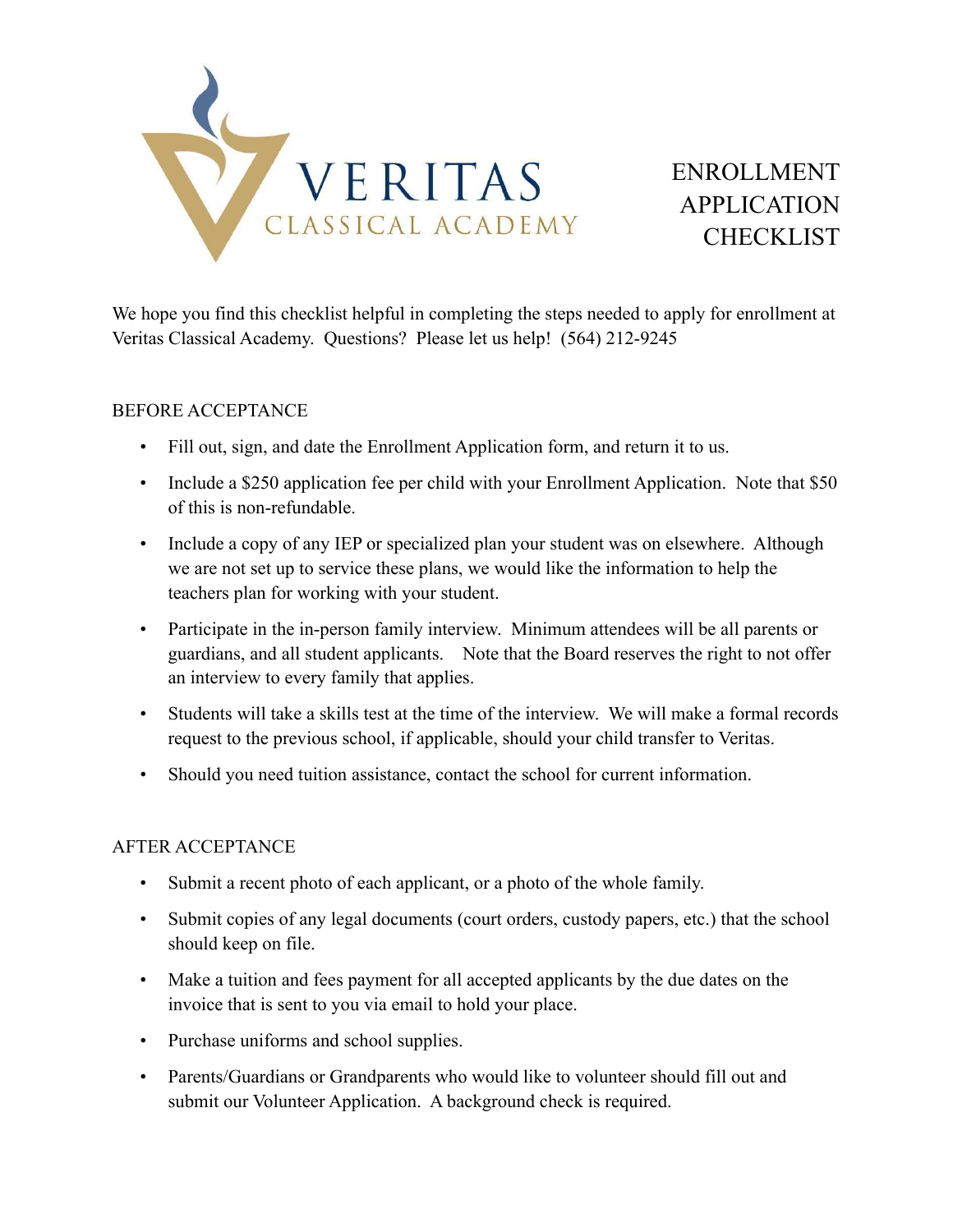Revised: 2-17-22

# ENROLLMENT APPLICATION



Return to:

Veritas Classical Academy PO Box 1743, Aberdeen, WA 98520 or via email: info@veritasgraysharbor.com

Application Date

Veritas Classical Academy does not discriminate on the basis of race, color, national or ethnic origin, or sex in the administration of its admissions, scholarships, hiring, or other school-directed policies.

# *I am committing financially and spiritually to enrolling the following:*

| <b>Applicant's Full Name</b> | Sex    | <i>Birthdate</i> | Grade   Relationship |
|------------------------------|--------|------------------|----------------------|
|                              | F<br>M |                  |                      |
|                              | F<br>M |                  |                      |
|                              | F<br>M |                  |                      |
| 4.                           | F<br>M |                  |                      |

#### *Father/Male Guardian's Name*

| Physical Address if different from mailing<br><u>Express of</u> the mailing<br>Shape and the mailing<br>Shape and the mailing<br>Shape and the mailing<br>Shape and the mailing<br>Shape and the mailing<br>Shape and the mailing of the mailing |          |              |  |  |
|--------------------------------------------------------------------------------------------------------------------------------------------------------------------------------------------------------------------------------------------------|----------|--------------|--|--|
|                                                                                                                                                                                                                                                  | Employer |              |  |  |
|                                                                                                                                                                                                                                                  |          |              |  |  |
|                                                                                                                                                                                                                                                  |          |              |  |  |
|                                                                                                                                                                                                                                                  |          |              |  |  |
|                                                                                                                                                                                                                                                  |          |              |  |  |
| Email <u>and the community of the community of the community of the community of the community of the community of the community of the community of the community of the community of the community of the community of the com</u>             |          | Employer     |  |  |
| <b>Emergency Contact Information</b> (other than parents)                                                                                                                                                                                        |          |              |  |  |
| Name                                                                                                                                                                                                                                             | Phone    | Relationship |  |  |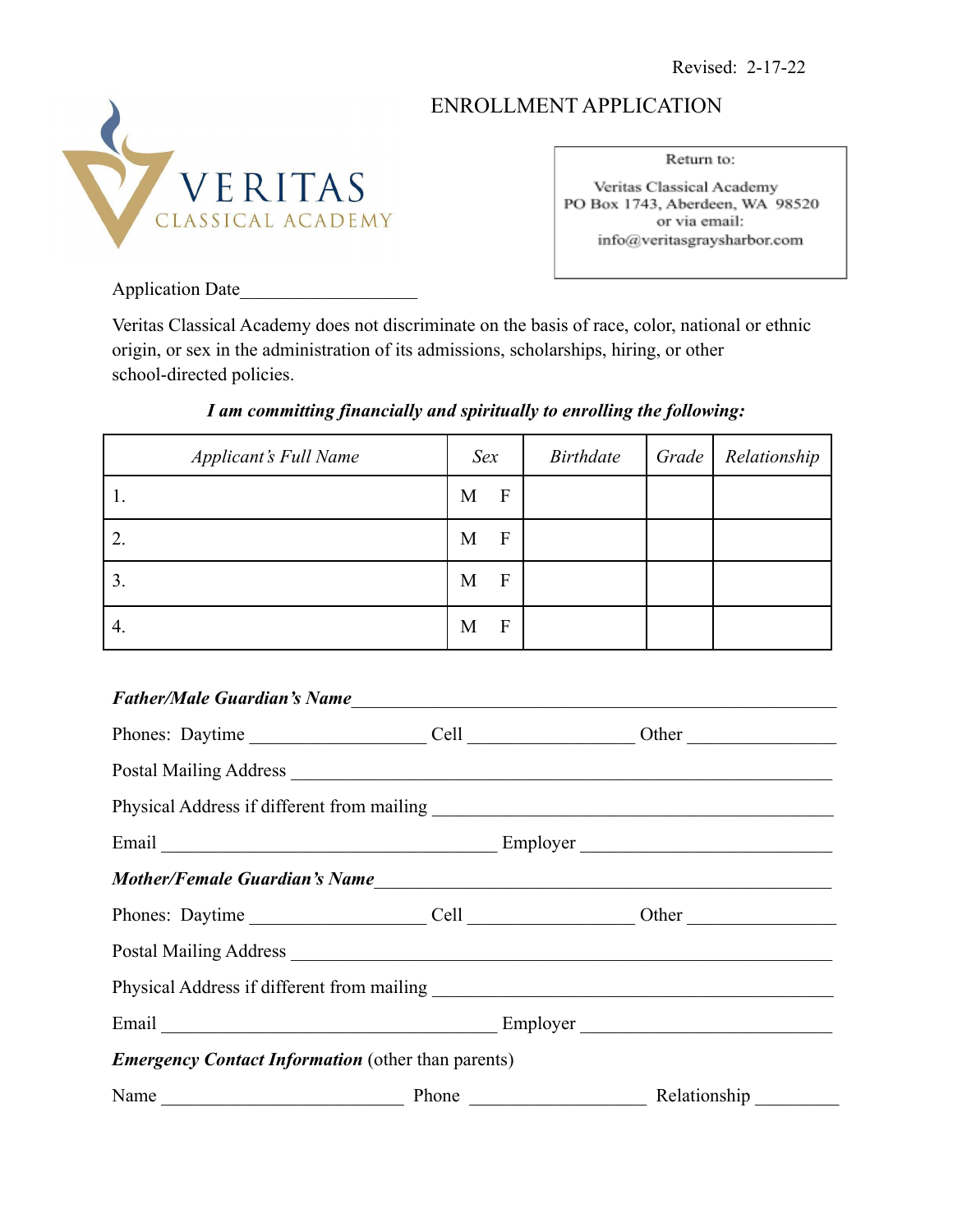#### *Household Information*

| Marital Status of Parents:                      |                                                | Married Widowed | Divorced | Single   | Separated |
|-------------------------------------------------|------------------------------------------------|-----------------|----------|----------|-----------|
| Applicant resides with (circle all that apply): |                                                |                 |          |          |           |
|                                                 | Father Mother Grandparent Step-Parent Guardian |                 |          | Siblings | Others    |
| Who has legal custody?                          |                                                |                 |          |          |           |

# *Church Affiliation*

In order to fulfill the Mission of Veritas Classical Academy, it is essential that at least one parent or guardian be a professing and practicing Christian. Parents/Guardians will be asked during the face-to-face interview to describe their belief in and relationship with Jesus Christ.

| Father's Church Name                           |        | Pastor's Name |          |  |
|------------------------------------------------|--------|---------------|----------|--|
| Mother's Church Name                           |        | Pastor's Name |          |  |
| Which church do the children attend most?      |        |               |          |  |
| Who attends regularly (circle all that apply): | Father | Mother        | Children |  |

# *Medical Information*

If any of the applicants have conditions or challenges that may impact their success in school or their participation in activities including building access, please detail below.

 $\mathcal{L}_\mathcal{L} = \{ \mathcal{L}_\mathcal{L} = \{ \mathcal{L}_\mathcal{L} = \{ \mathcal{L}_\mathcal{L} = \{ \mathcal{L}_\mathcal{L} = \{ \mathcal{L}_\mathcal{L} = \{ \mathcal{L}_\mathcal{L} = \{ \mathcal{L}_\mathcal{L} = \{ \mathcal{L}_\mathcal{L} = \{ \mathcal{L}_\mathcal{L} = \{ \mathcal{L}_\mathcal{L} = \{ \mathcal{L}_\mathcal{L} = \{ \mathcal{L}_\mathcal{L} = \{ \mathcal{L}_\mathcal{L} = \{ \mathcal{L}_\mathcal{$ 

 $\mathcal{L}_\mathcal{L} = \{ \mathcal{L}_\mathcal{L} = \{ \mathcal{L}_\mathcal{L} = \{ \mathcal{L}_\mathcal{L} = \{ \mathcal{L}_\mathcal{L} = \{ \mathcal{L}_\mathcal{L} = \{ \mathcal{L}_\mathcal{L} = \{ \mathcal{L}_\mathcal{L} = \{ \mathcal{L}_\mathcal{L} = \{ \mathcal{L}_\mathcal{L} = \{ \mathcal{L}_\mathcal{L} = \{ \mathcal{L}_\mathcal{L} = \{ \mathcal{L}_\mathcal{L} = \{ \mathcal{L}_\mathcal{L} = \{ \mathcal{L}_\mathcal{$ 

 $\mathcal{L}_\mathcal{L} = \{ \mathcal{L}_\mathcal{L} = \{ \mathcal{L}_\mathcal{L} = \{ \mathcal{L}_\mathcal{L} = \{ \mathcal{L}_\mathcal{L} = \{ \mathcal{L}_\mathcal{L} = \{ \mathcal{L}_\mathcal{L} = \{ \mathcal{L}_\mathcal{L} = \{ \mathcal{L}_\mathcal{L} = \{ \mathcal{L}_\mathcal{L} = \{ \mathcal{L}_\mathcal{L} = \{ \mathcal{L}_\mathcal{L} = \{ \mathcal{L}_\mathcal{L} = \{ \mathcal{L}_\mathcal{L} = \{ \mathcal{L}_\mathcal{$ 

 $\mathcal{L}_\mathcal{L} = \{ \mathcal{L}_\mathcal{L} = \{ \mathcal{L}_\mathcal{L} = \{ \mathcal{L}_\mathcal{L} = \{ \mathcal{L}_\mathcal{L} = \{ \mathcal{L}_\mathcal{L} = \{ \mathcal{L}_\mathcal{L} = \{ \mathcal{L}_\mathcal{L} = \{ \mathcal{L}_\mathcal{L} = \{ \mathcal{L}_\mathcal{L} = \{ \mathcal{L}_\mathcal{L} = \{ \mathcal{L}_\mathcal{L} = \{ \mathcal{L}_\mathcal{L} = \{ \mathcal{L}_\mathcal{L} = \{ \mathcal{L}_\mathcal{$ 

# *Other Information*

How did you hear about the school?

If the school were in a position to offer before or after-school-care, would you be interested? YES NO What times would you estimate drop off and pick up?

If income-based financial scholarships were available, would you be interested in knowing more? YES NO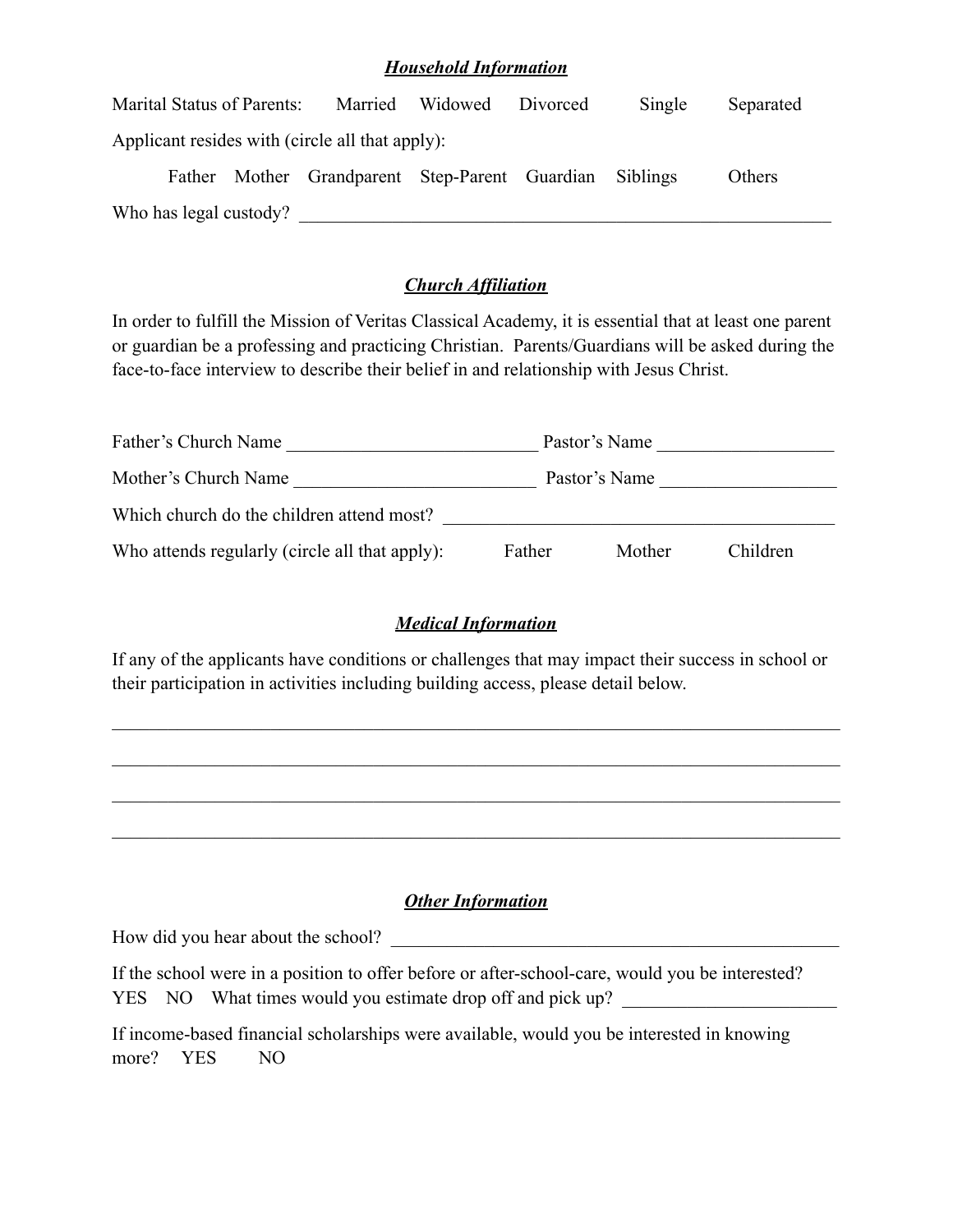# *Previous Enrollment Information*

| <b>Applicant First Name</b> | School Name/Town or Homeschooled | <b>What Grades</b> |
|-----------------------------|----------------------------------|--------------------|
|                             |                                  |                    |
| 2.                          |                                  |                    |
| 3.                          |                                  |                    |
| 4.                          |                                  |                    |

 $\mathcal{L}_\mathcal{L} = \{ \mathcal{L}_\mathcal{L} = \{ \mathcal{L}_\mathcal{L} = \{ \mathcal{L}_\mathcal{L} = \{ \mathcal{L}_\mathcal{L} = \{ \mathcal{L}_\mathcal{L} = \{ \mathcal{L}_\mathcal{L} = \{ \mathcal{L}_\mathcal{L} = \{ \mathcal{L}_\mathcal{L} = \{ \mathcal{L}_\mathcal{L} = \{ \mathcal{L}_\mathcal{L} = \{ \mathcal{L}_\mathcal{L} = \{ \mathcal{L}_\mathcal{L} = \{ \mathcal{L}_\mathcal{L} = \{ \mathcal{L}_\mathcal{$ 

 $\mathcal{L}_\mathcal{L} = \{ \mathcal{L}_\mathcal{L} = \{ \mathcal{L}_\mathcal{L} = \{ \mathcal{L}_\mathcal{L} = \{ \mathcal{L}_\mathcal{L} = \{ \mathcal{L}_\mathcal{L} = \{ \mathcal{L}_\mathcal{L} = \{ \mathcal{L}_\mathcal{L} = \{ \mathcal{L}_\mathcal{L} = \{ \mathcal{L}_\mathcal{L} = \{ \mathcal{L}_\mathcal{L} = \{ \mathcal{L}_\mathcal{L} = \{ \mathcal{L}_\mathcal{L} = \{ \mathcal{L}_\mathcal{L} = \{ \mathcal{L}_\mathcal{$ 

 $\mathcal{L}_\mathcal{L} = \{ \mathcal{L}_\mathcal{L} = \{ \mathcal{L}_\mathcal{L} = \{ \mathcal{L}_\mathcal{L} = \{ \mathcal{L}_\mathcal{L} = \{ \mathcal{L}_\mathcal{L} = \{ \mathcal{L}_\mathcal{L} = \{ \mathcal{L}_\mathcal{L} = \{ \mathcal{L}_\mathcal{L} = \{ \mathcal{L}_\mathcal{L} = \{ \mathcal{L}_\mathcal{L} = \{ \mathcal{L}_\mathcal{L} = \{ \mathcal{L}_\mathcal{L} = \{ \mathcal{L}_\mathcal{L} = \{ \mathcal{L}_\mathcal{$ 

 $\mathcal{L}_\mathcal{L} = \{ \mathcal{L}_\mathcal{L} = \{ \mathcal{L}_\mathcal{L} = \{ \mathcal{L}_\mathcal{L} = \{ \mathcal{L}_\mathcal{L} = \{ \mathcal{L}_\mathcal{L} = \{ \mathcal{L}_\mathcal{L} = \{ \mathcal{L}_\mathcal{L} = \{ \mathcal{L}_\mathcal{L} = \{ \mathcal{L}_\mathcal{L} = \{ \mathcal{L}_\mathcal{L} = \{ \mathcal{L}_\mathcal{L} = \{ \mathcal{L}_\mathcal{L} = \{ \mathcal{L}_\mathcal{L} = \{ \mathcal{L}_\mathcal{$ 

 $\mathcal{L}_\mathcal{L} = \{ \mathcal{L}_\mathcal{L} = \{ \mathcal{L}_\mathcal{L} = \{ \mathcal{L}_\mathcal{L} = \{ \mathcal{L}_\mathcal{L} = \{ \mathcal{L}_\mathcal{L} = \{ \mathcal{L}_\mathcal{L} = \{ \mathcal{L}_\mathcal{L} = \{ \mathcal{L}_\mathcal{L} = \{ \mathcal{L}_\mathcal{L} = \{ \mathcal{L}_\mathcal{L} = \{ \mathcal{L}_\mathcal{L} = \{ \mathcal{L}_\mathcal{L} = \{ \mathcal{L}_\mathcal{L} = \{ \mathcal{L}_\mathcal{$ 

 $\mathcal{L}_\mathcal{L} = \{ \mathcal{L}_\mathcal{L} = \{ \mathcal{L}_\mathcal{L} = \{ \mathcal{L}_\mathcal{L} = \{ \mathcal{L}_\mathcal{L} = \{ \mathcal{L}_\mathcal{L} = \{ \mathcal{L}_\mathcal{L} = \{ \mathcal{L}_\mathcal{L} = \{ \mathcal{L}_\mathcal{L} = \{ \mathcal{L}_\mathcal{L} = \{ \mathcal{L}_\mathcal{L} = \{ \mathcal{L}_\mathcal{L} = \{ \mathcal{L}_\mathcal{L} = \{ \mathcal{L}_\mathcal{L} = \{ \mathcal{L}_\mathcal{$ 

If any applicant has repeated or skipped a grade, please detail:

If any applicant has ever been suspended or expelled, please explain:

If any applicant has ever been placed on an Individual Education Plan (IEP) or has ever been enrolled in a Title 1 or other similar support programs, please list. If it was an IEP, please provide us a copy or a copy of the exit paperwork:

*Please note that Veritas Classical Academy desires to provide the best education possible for students who are admitted. Due to staffing, funding, and facility limitations, some children are not admitted because the school cannot adequately provide for their learning needs. The nature of the school curriculum necessitates that children who have been diagnosed with learning differences must be able to meet the same academic standards as all other children in their grade level.*

*Additionally, our school is not equipped to work with children who have significant emotional or behavioral issues. If a child is unable to control his or her behavior or causes a significant threat, continued disruption, or danger to others, the child will be dismissed from the program.*

Initials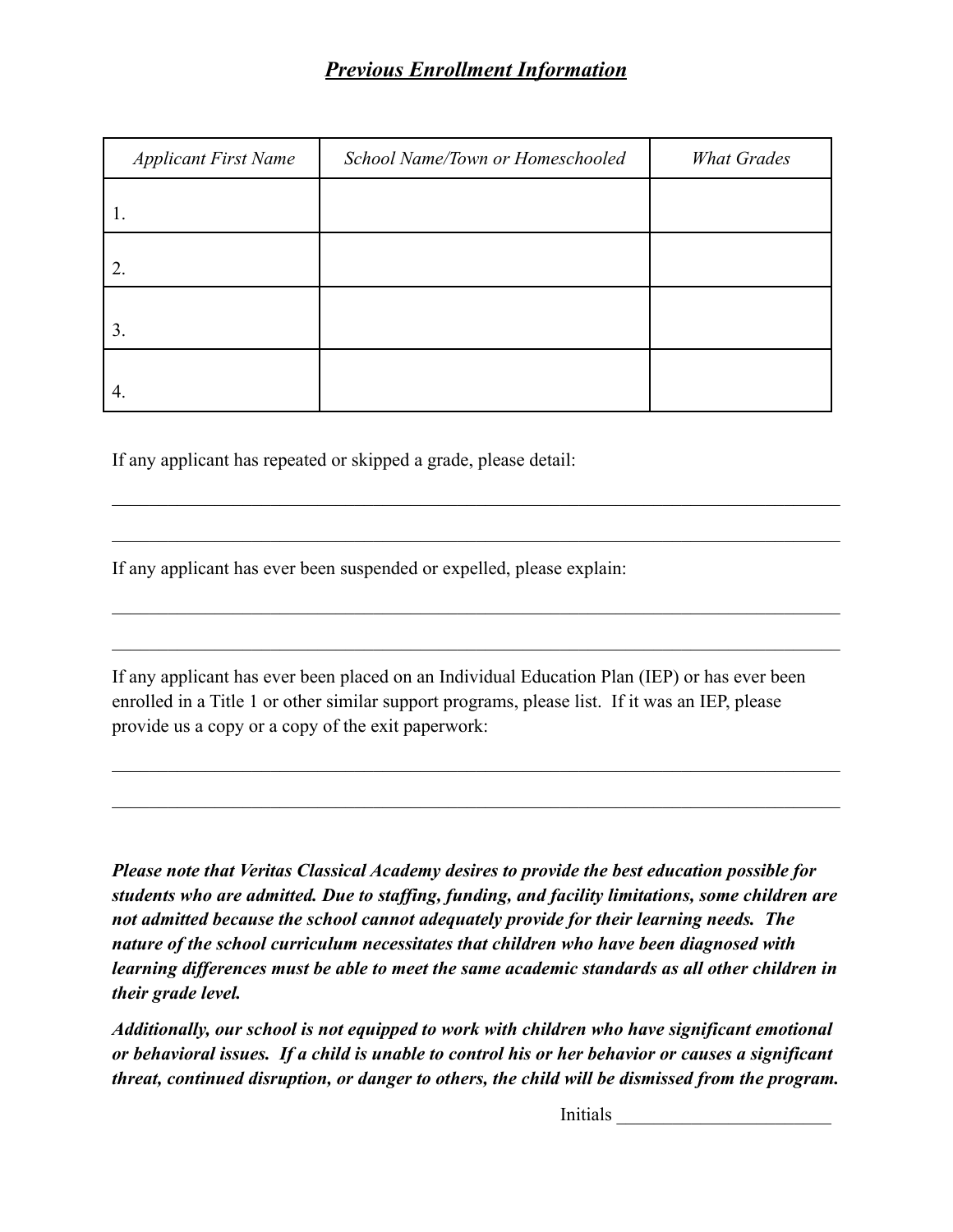# *Tell Us More*

We'd like to get to know a bit more about each applicant, from your perspective.

*● Describe favorite past-times of the applicants:*

*● Describe not-so-favorite past-times of the applicants:*

*● Describe God-given gifts that you have observed in the applicants:*

*● Describe which academic learning experiences the applicants tend to gravitate towards:*